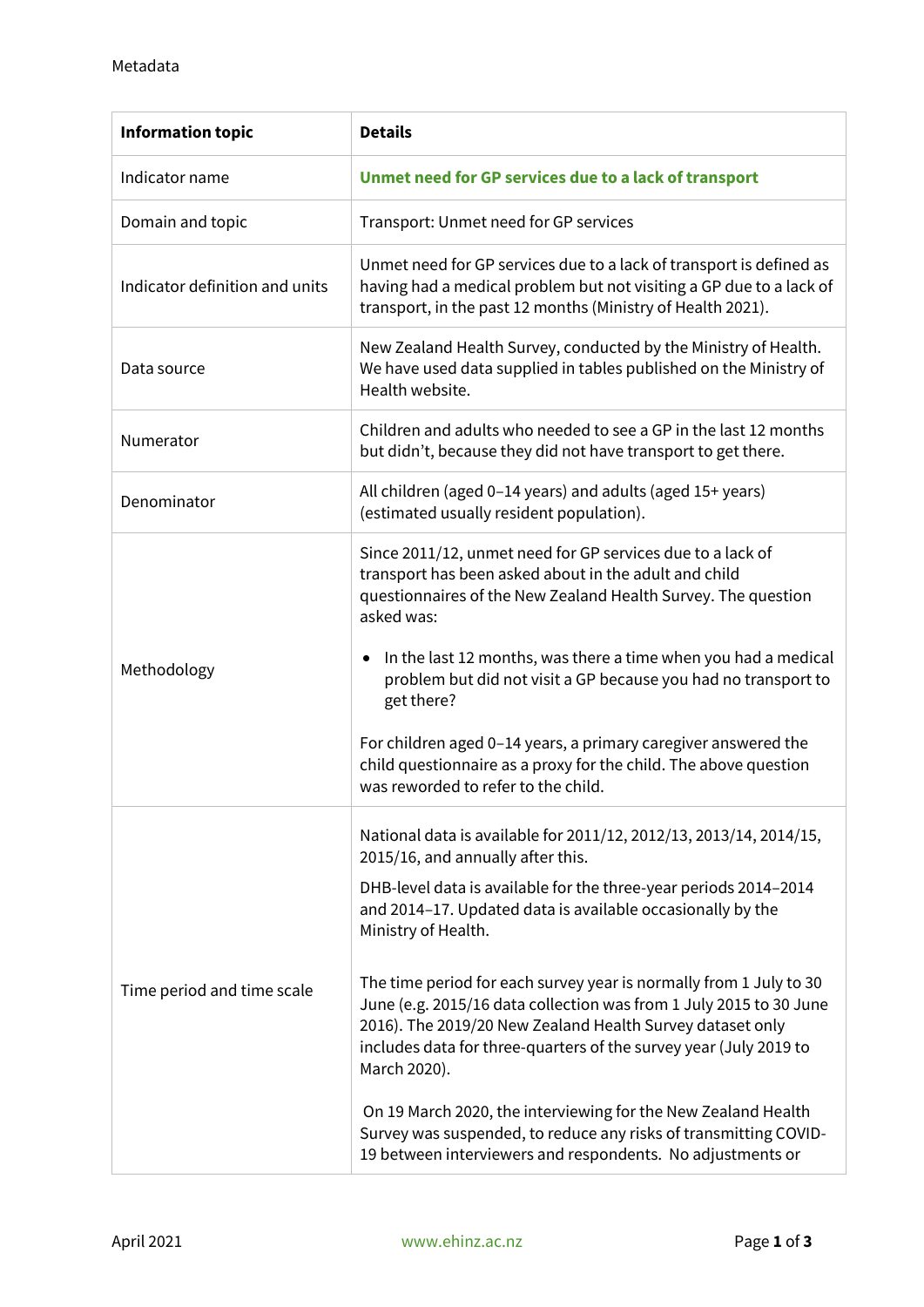|                                    | imputations have been done to account for the impact this has had<br>on the 2019/20 data (Ministry of Health 2020).                                                                                                                                                                                                                                                                                      |
|------------------------------------|----------------------------------------------------------------------------------------------------------------------------------------------------------------------------------------------------------------------------------------------------------------------------------------------------------------------------------------------------------------------------------------------------------|
|                                    | Time trends with earlier surveys (e.g. the 2006/07 New Zealand<br>Health Survey) are not possible, as the question wording was<br>substantially changed for the 2011/12 survey.                                                                                                                                                                                                                          |
| Population coverage                | The usually resident population of all ages, who are living in<br>permanent dwellings, aged-care facilities and student<br>accommodation. The following people were not included in the<br>survey: people living in institutions, such as for long-term hospital<br>care, hospital- and dementia-level care in aged-care facilities, and<br>in prisons; the homeless; short-term visitors; and tourists. |
| <b>Spatial Coverage</b>            | National and by DHB                                                                                                                                                                                                                                                                                                                                                                                      |
| Measures of frequency              | Results are presented by sex, age group, ethnic group (total<br>response), neighbourhood deprivation (NZDep2018 quintiles) and<br>disability status.                                                                                                                                                                                                                                                     |
| Confidence interval<br>methodology | 95% confidence intervals were calculated by the Ministry of Health<br>using jack-knife weights. Confidence intervals are presented in<br>brackets in the text and tables, and as error bars on graphs.                                                                                                                                                                                                   |
| Limitations of indicator           | There is some uncertainty in the estimates due to taking a sample,<br>reflected in the 95% confidence intervals. The results cannot be<br>compared to previous results (eg the 2006/07 New Zealand Health<br>Survey) due to a change in question wording.                                                                                                                                                |
|                                    | No adjustment of gathered data has taken place to account for the<br>shortened survey in 2019/20.                                                                                                                                                                                                                                                                                                        |
| Limitations of data source         | The survey results may under- or over-estimate indicators due to<br>the nature of self-reported information.                                                                                                                                                                                                                                                                                             |
| Created by                         | Ministry of Health, New Zealand                                                                                                                                                                                                                                                                                                                                                                          |
| <b>Related indicators</b>          | Number of motor vehicles<br>Main mode of transport to work on Census day<br>Commuting time by mode of transport<br>Household travel time by mode of transport<br>Active transport to and from school                                                                                                                                                                                                     |
| For more information               | For more information on the New Zealand Health Survey, visit the<br>New Zealand Health Survey website:<br>http://www.health.govt.nz/nz-health-statistics/national-<br>collections-and-surveys/surveys/current-recent-surveys/new-<br>zealand-health-survey                                                                                                                                               |